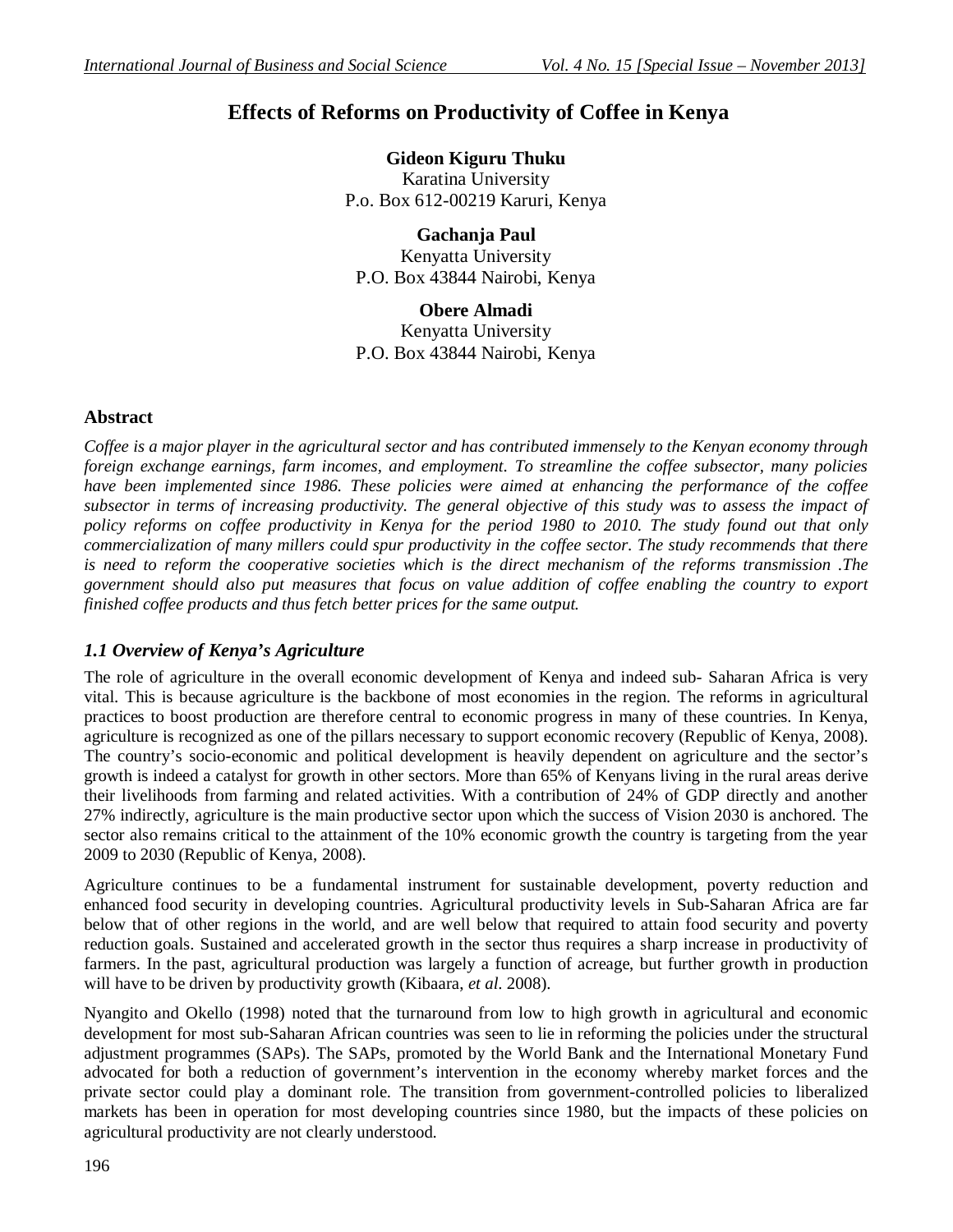The agricultural growth in the country is presented in Figure 1.1. As can be observed from the figure, the growth rate has been fluctuating over the years. In 1967 the growth rate declined to only 1.7% from an all time high of 23.75% in 1966. The sector's growth improved in the year 1972 recording a growth rate of 7.62 %. In 1974 the sector recorded a negative growth of 0.24%. There was a marked performance in the year 1977 when the sector grew by 9.54%. The worst performance for the sector was recorded in 1984 with the sector recording a growth rate of negative 5.51%.This decline was attributed to the famine that occurred in that year. The sector again improved in the following years but in 1991 it went down to negative 1.1%. In the year 2000 the agricultural growth rate declined from 1.2 percent in 1999 to negative 2.1 percent. The sector again grew by 3.6 percent in 2002 but declined in the year 2004.In the year 2008, the sector dropped to negative 5.4 percent from 2.2 in the year 2007. This high drop in the growth rate was attributed to high cost of inputs, adverse weather conditions and the disruptions from the post election violence.



#### **Figure 1.1 Agriculture Annual Growth Rate, 1965-2008**

Source: Economic surveys, KIPPRA Compendium

#### **1.1.1 History of Coffee in Kenya**

Coffee was first brought to the region by French missionaries in 1893. Before independence, production was concentrated in a small number of large estates, and Kenyans were not allowed to own or manage coffee farms. It was illegal for smallholders to grow coffee except for small trial areas in the Meru and Kisii districts and almost all Kenya's coffee was produced, by estates owned by expatriate farmers (Akiyama, 1987).

In 1934 the British Colonial Board in London, wanting to diversify the industry, launched a formal "local growers experiment" testing the ability of Kenyans to manage small-scale coffee farms. However, under pressure from local settlers, the government enacted the Native Coffee Growers Act regulating smallholder production. Limits were placed on farm size, restricting production to 100 trees grown on less than *¼* acre of land. The natives were also only allowed to establish their farms away from existing white estates. These restrictions limited the ability of smallholders to benefit from the infrastructure that the cluster had developed around Nairobi such as training and financial institutions and the Coffee Board of Kenya. The colonials also prevented small farms from competing with British estates for labor (Barnes, 1979).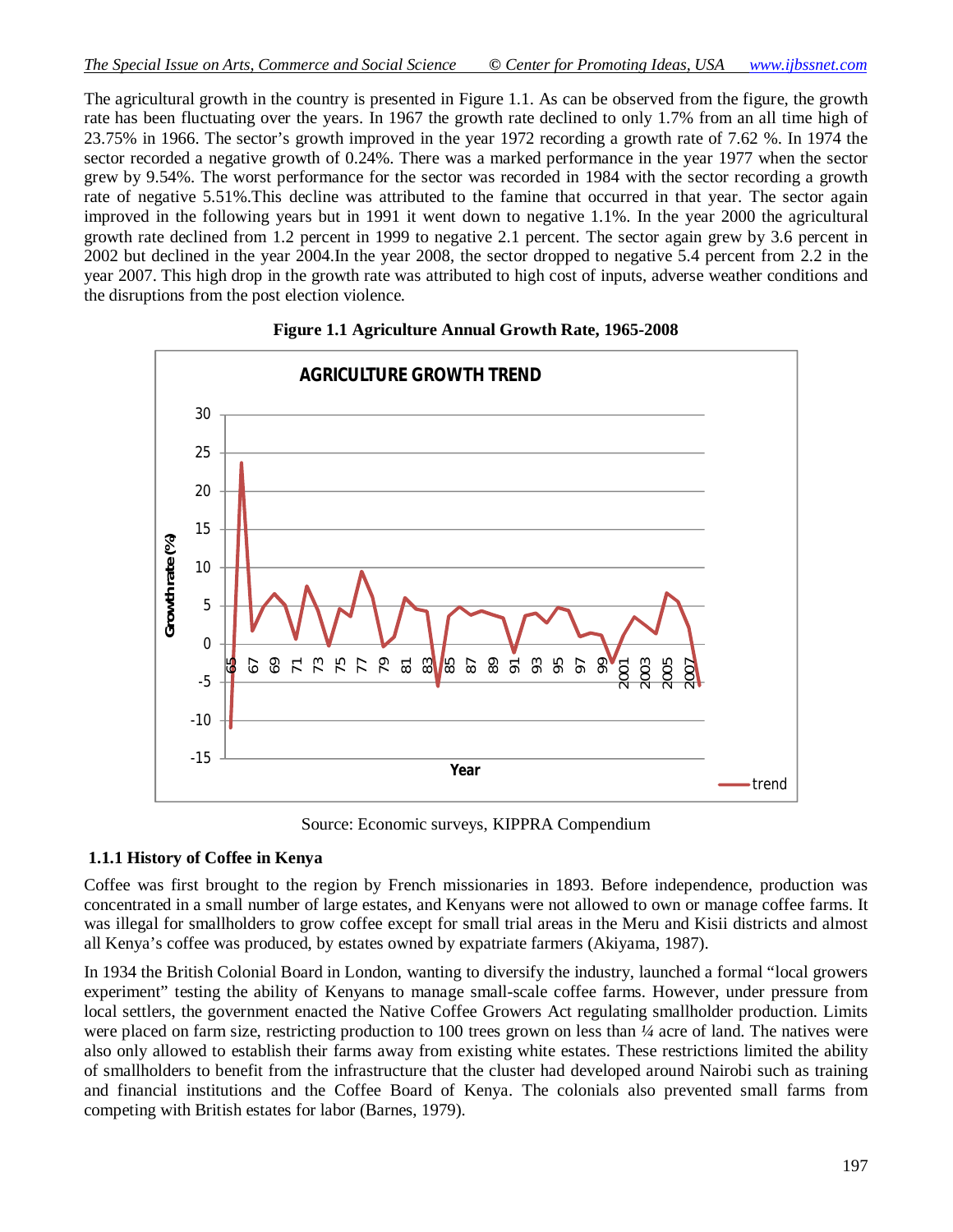In 1944, smallholders were required by law to join local growing cooperatives, which were run by the government under the Coffee Board. This gave large estates power over the smallholders, as the estates controlled the Board. After independence, the Kenyan government worked hard to expand smallholder production by providing farmers with land and financial support. In 1964 the government established the Coffee Development Authority (CDA) to support cooperatives and small farmers through technical assistance and raising money from local financial institutions to provide loans to cooperatives to build new processing factories.

Kenya joined the International Coffee Agreement (ICA) in1962. The ICA was an organization of coffee exporting and importing countries. It was first established in 1962 and then renewed in 1968, 1976 and 1983. The agreement set production quotas on each country based on average production volumes in previous years. The objectives of the ICA were to raise coffee prices which would benefit producing member countries and stabilize coffee prices in the member market. When the agreements were in force, coffee market was regulated through systems of export controls (quotas), which were triggered when prices fell to low levels. (Karanja, 1998).

The success of the International Coffee Agreements was to maintain relatively high and stable prices and significantly strengthening the economies of coffee producing countries while enhancing development of international trade and co-operation. However, due to lack of consensus between and among consumer and producer countries the agreements were suspended in 1989 (Gilbert 1998). In desperation, the coffee producer nations formed the Association of Coffee Producing Countries (ACPC) in 1993 as lobby group. However, despite various attempts to impose supply quotas and price bands, the association did not managed to have a major impact on the world coffee trade. Eventually ACPC announced plans to voluntary wind up in January 2002.

With the ongoing international developments the government of Kenya also introduced land policies involving land redistribution, subdivision of some estates, and removal of restrictions that constrained Africans from planting cash crops. This measures led to increase in smallholder/cooperative coffee area and the production of small scale farmers surpassed that of estates (Condliffe, *et al*. 2008). Consequently co-operatives coffee area increased from 13,000 hectares to 128,000 hectares between 1964 and 2005, while the estates area under coffee increased merely from 32,538 hectares to 42,000 hectares in the same period. The near constant coffee area maintained by the estates indicates that policies articulated over this period of time did not favor the expansion of estate coffee. The increase in national total area under coffee was largely driven by smallholders.

# **1.1.2 Importance of Coffee to Kenya**

Coffee is one of the major key players in the agricultural sector in Kenya, employing many people and contributed about 5% of export revenues in 2003 .The crop was the first major export in Kenya and has remained an important part of the Kenyan economy throughout its history. Its farming is mainly done by small-scale farmers organized into co-operative societies who account for 60% while 40% is done by large scale farmers at plantation or estates level. (Nyangito, 2005). Kenya coffee is worldly known for its high quality that makes it ideal among other brands. It is arguably the best coffee in the world and always fetches high premium prices in the world market. Coffee was the leading export crop and foreign exchange earner in Kenya from 1963 up to 1988. Between 1975 and 1986, it contributed over 40% of the total Kenyan exports value. It earned about KShs.107 billion, which was about 10% of agriculture's share of GDP between 1987/88 and 1997/98. (Republic of Kenya 1998).In 2007 coffee was the second highest contributor to the agricultural sector and the fourth foreign exchange earner to the economy after tourism, tea and horticulture respectively. Coffee has contributed immensely to the Kenyan economy due to its contribution to foreign exchange earnings, farm incomes, and employment. The crop has also led to foundation of many other economic development activities in coffee growing areas of the country (Republic of Kenya, 1995).

# **1.1.3 Coffee Liberalization in Kenya**

The process to liberalize Kenya's market policies began in 1986 after the realization that the government controls of all sectors of the economy including the coffee subsector constrained their development. The policy reforms were spelt out in the government of Kenya 1986 sessional paper no 1 on Economic management for renewed Growth. The paper was calling for a reduction of the government involvement in the non strategic sectors of the economy and promotion of the private sector. As a result of this campaign, trade liberalization was effected in Kenya's sub-sector in 1992.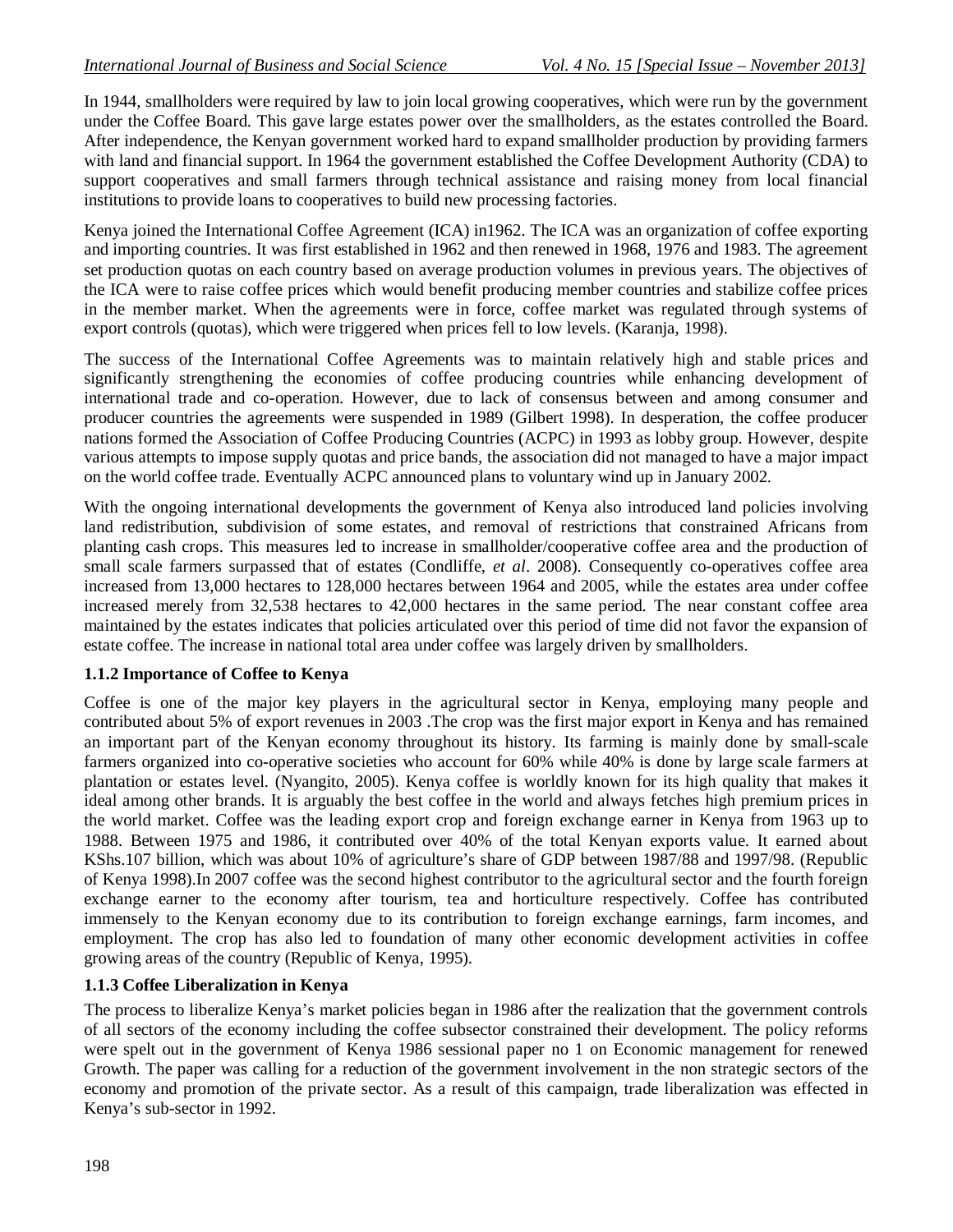In 1992, the government issued broad policy guidelines, which started the liberalization of the coffee industry in line with structural adjustment programme (SAPs). Under these guidelines, the coffee board of Kenya (CBK) was required to conduct the Nairobi coffee auction in US dollars. Permission was given for coffee farmers to be paid in dollars and they were also allowed to retain dollars for their own use. This policy was intended to make it possible for farmers to benefit from currency gains and to allow them to participate in foreign exchange dominated trade. However the smallholder farmers who marketed their coffee through co-operatives benefited marginally from the liberalization of the foreign exchange market as most of them lacked the necessary skills needed in the money markets.

Another policy was the introduction of an alternative farmers' payment system. Prior to 1993, coffee payments were pooled together by the CBK, which made several interim payments based on the averaged price for the season and a final payment made after reconciliation of accounts. The purpose of this pool payment system was to consolidate price risks and maintain a steady flow of funds. This system was reviewed in 1992 by allowing farmers to opt for a direct payment system. In this system, farmers are paid the amount their coffee fetches at the weekly Nairobi coffee auction less statutory deductions. Another milestone was the reforms into the coffeemilling sector with the licensing of more commercial millers. The coffee milling monopoly held by Kenya Planters Co-operative Union was dismantled in 1993 when four more commercial millers were licensed. This move increased the installed coffee milling capacity in the country from around 140,000 metric tones to around 230,000 metric tones (Karanja, 1998).

In 1996, the government reduced the minimum acreage required for a farmer to be licensed as a coffee planter from 10 to 5 acres. In June 1998 the government enacted the new Co-operative Act that ensured that the government only retained a minimal regulatory role in the co-operatives while encouraging members of the societies to run them as economic units. The sessional paper on Liberalization and Restructuring (2001) led to the separation of the roles of coffee marketing and regulation. The coffee board of Kenya (CBK) was to retain the regulatory role while the marketing function was to be taken over by the marketing agents. The act also saw the removal of archaic rules in coffee production where in the new act, a smallholder farmer was only required to register with a co-operative society if he/she wanted to plant or uproot coffee. The coffee planting zones and rules on inter-cropping were also abolished. This change gave farmers a leeway to diversify from coffee production where possible. Under the new Act, it was still illegal for farmers to trade in cherry at the farm-gate level. The smallholder farmers were supposed to deliver coffee cherries to their co-operative societies for processing and marketing. This was meant to safeguard the investments made by farmers in cooperatives and enhance economies of scale in coffee processing.

Another important feature in the act was that it proposed an establishment of a Coffee Development Fund, whose funds were to be used for farm development, purchasing farm inputs and operations, and price stabilization. This fund has already been established. Other interventions included the debt relief of non-performing loans owed by farmers to the Cooperative Bank, retirement of outstanding growers' arrears, and liberalization of coffee marketing through introduction of direct coffee sales. There have also been other notable developments like the adoption of the *Ruiru 11* variety which was developed by the coffee research foundation. This is a disease resistant crop which was introduced in the market and expected to cause a reduction in the cost of chemicals.

#### **1.1.4 Coffee Production in Kenya**

Coffee is a tree crop of Rubiacea family. There are many species of coffee but only two are commercially important, Arabica and Robusta. The best coffee however comes from the trees of Arabica species. Coffee grown in Kenya is mainly the Arabica species and occupies nearly 163000 hectares. It is grown in the upper midland agro ecological zones with higher attitudes that range from about 4000feet to 7000feet with mean temperature of about  $70^{\circ}$ F. It flourishes best in rich and deep volcanic soils which are well drained.

In Kenya, there are two distinct coffee-marketing channels, one for the co-operatives and the other for the estates. The difference in the two channels is mainly at the primary processing level. The smallholder farmers (farmers with less than 2 ha under coffee) are required by law to sell their coffee through local growing cooperatives as compared to the estate farmers who have processing factories located in their farms. In the year 2006, there were 569 cooperatives, but even with this high number of cooperatives there was limited competition between them because farmers have to process cherries within 24 hours of harvest and with limited access to transportation, the farmers are forced to work through the closest cooperative (Mude, 2006).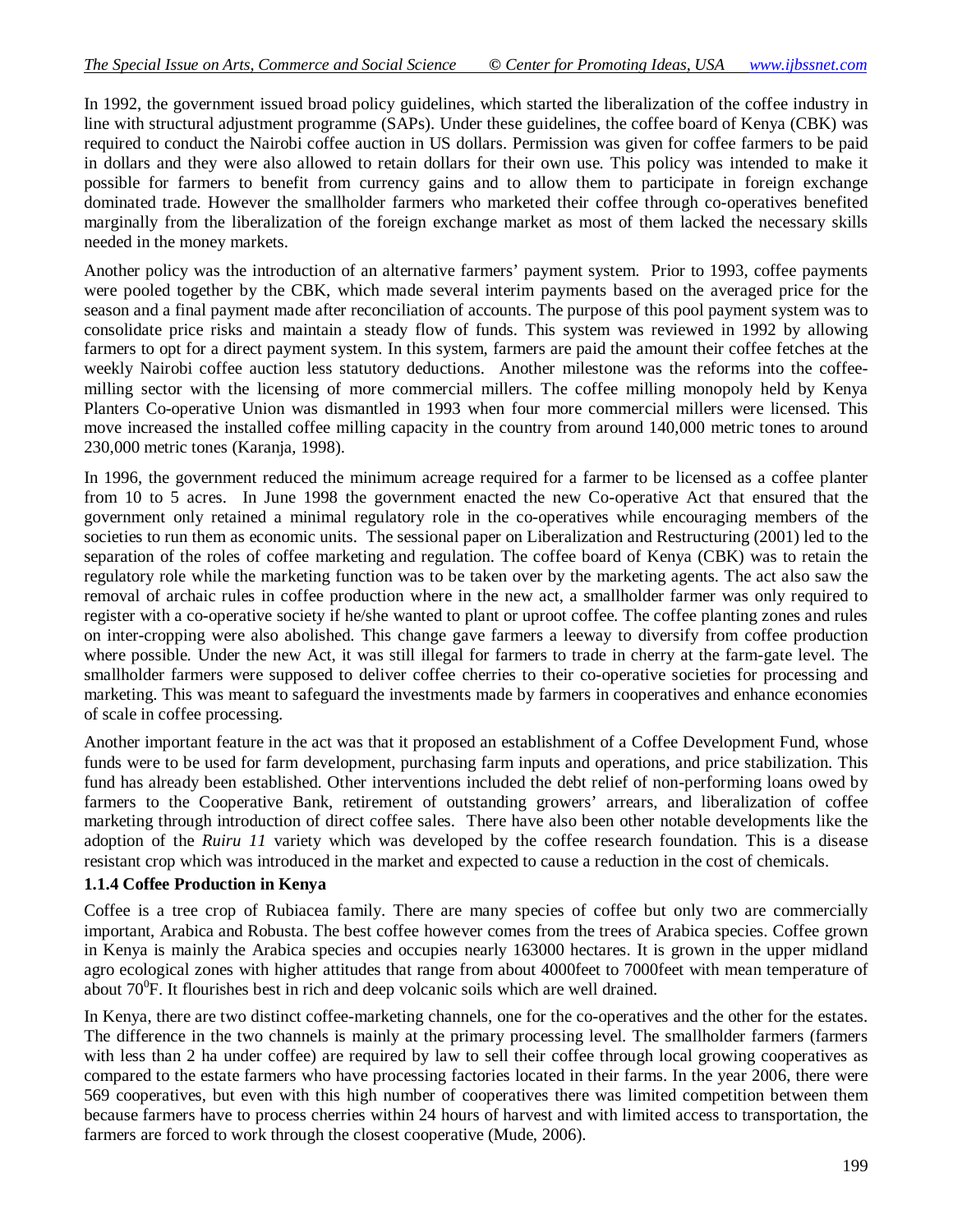Prior to April 2002, CBK was the sole marketing agent. Since then a number of marketing agents have been licensed to undertake the coffee marketing function with CBK relegated to industry regulator. This is in line with the new Coffee Act, 2002. Kenyan coffee production had been on an upward trend since 1963 to its all time high in 1987 when a record 130,000 metric tonnes of clean coffee was produced. Its production has however decreased since then. In the 1990s the national coffee Production was on a declining trend except a few years when there was an upswing in production. The upswings in production were mainly attributed to increases in coffee prices following drought/frost in Brazil in 1994 and 1998 (Karanja and Nyoro, 2002). Despite all the moves by the Kenyan government to improve the sector, coffee production has continued to show a falling trend in terms of output as shown in figure 1.2. Exports fell from 2.1 million to 0.9 million bags between 1987 and 2007 and world market share has declined from 3.1% in 1986 to 0.6% in 2006. In line with the trend in coffee production, coffee yield in Kenya have declined from 892 kilogram/hectare in 1980 to 284 kilograms/hectare in 2006. These yields are very low compared to average yields for Arabica coffee worldwide of 698 kg/ha and yields of 1160 kg/ha in neighboring Rwanda and 995 kg/ha in neighboring Ethiopia (Damianopoulos,2005). The total output in the year 2006/2007 was only 53,400 metric tonnes compared to 130,000 metric tonnes in 1987/88 (Republic of Kenya, 2007).



**Figure 1.2 Coffee Productions in Kenya 1963-2006**

Source: Economic Surveys various

Karanja and Nyoro (2002) noted that the decline in production was more pronounced in smallholder farms. In most cases, yields in smallholder farms are usually half those realized by plantations mainly due to differences in intensity of input applications, and availability and use of production technologies such as irrigation. Apart from the decline, the yields exhibit high inter-year variation mainly due to weather factors and the bi-annual coffee bearing patterns. Equally, there is wide variation in yields among smallholder farmers even in the same zone or locality depending on their level of coffee management.

With all the interventions by the government through policies implementation, the sector has not thrived as expected. The productivity of the crop in the year 2000/01 was 305 kilograms/hectare, in the year 2005/06 it was 284 kilograms/hectare as compared to825 kilograms/hectare in the year 1987/88. According to the economic survey (2008) the slight increase in production in the year 2006/07 was only attributed to favorable weather conditions.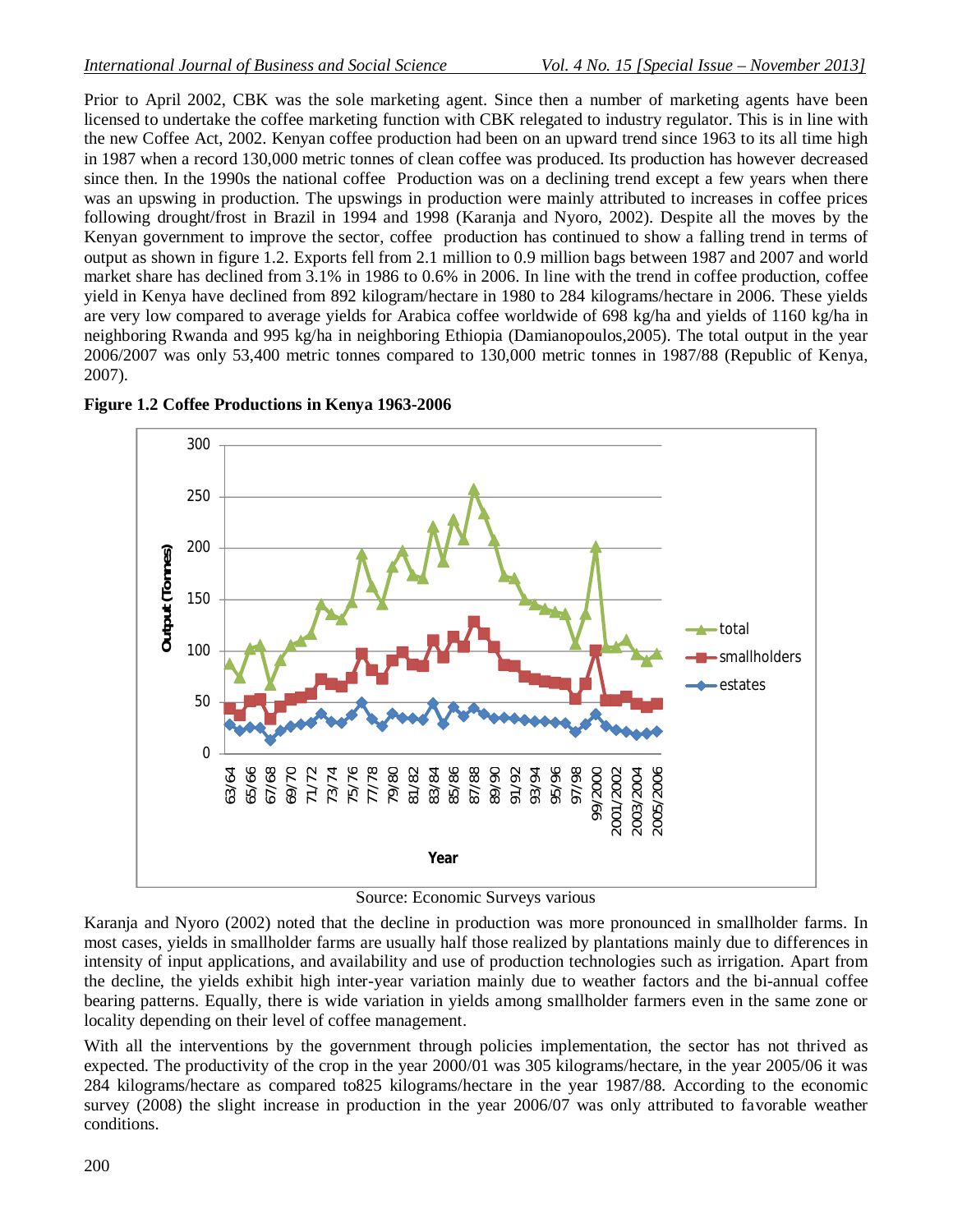This shows that in spite of the big area covered by coffee, its production has remained quite low meaning that many people are not attending to the commodity once referred to as black diamond of Kenya. The area under coffee has also gone down from 170,000 hectares in 2005/06 to 163,000 hectares in 2006/07 with the decrease accounted for by the cooperatives which are made up of small scale farmers. Despite this reduction in coffee productivity in Kenya, world coffee consumption has been increasing at a steady compound annual growth rate of 1.6% over the 1993-2003 period, with a total consumption at 6.8 million metric tons in 2003 (Condliffe 2008).

Damianopoulos (2005) found out that since 1980 the coffee industry in Kenya has been in a state of decline whereas Uganda's coffee sector has experienced success and industrial growth during the same period. The study noted that the coffee industry in Uganda has been completely liberalized whereas Kenya's coffee sector remains the most illiberal in the region. In Uganda the coffee yields increased from 6,036Hectograms per hectare (hg/ha) between 1980 and 2004 to 7,045Hg/Ha while at the same period Kenya's yields decreased from 8,919Hg/Ha to 3,794Hg/Ha. Away from home Brazil has continued to increase its production and has remained the biggest exporter of the coffee in the world with its highest yield recorded in 2001. This decline in Kenya shows that the process of coffee growing, processing and marketing is not in order and calls for strategies to change the situation for the better. This decline has led to impoverishing farmers and denying the country foreign exchange as well as increasing the rate of unemployment in the country.

#### **1.2 Statement of the Problem**

A diverse range of policies has been used to foster growth of the coffee sub- sector in Kenya. After the implementation of these reforms there was a major shift from government controls to liberalized markets. The shift meant that the government had to reduce its control of agricultural production and marketing and provide an enabling environment for enhanced participation by the private sector. Some of the measures put in the coffee sector included the liberalization of the sector by separating the roles of coffee marketing from its regulation, debt relief of nonperforming loans owed by farmers to the cooperative Bank, retirement of outstanding growers arrears and the establishment of the coffee development Fund to provide affordable credit to coffee growers.

A key expected consequence of market liberalization was that farmers could respond positively to these reforms and increase their supply. This is in line with the assertion of many studies that focus on effects of liberalization on productivity which hypothesize that reforms that offer price incentives and promote efficient marketing encourage producers to respond by increasing supply. However the response of coffee productivity to liberalization has unfortunately been dismal. Coffee productivity in Kenya has continued to decline since its peak in 1987 while at the same period, production in other countries like Uganda, Rwanda, Ethiopia and Brazil have been on an upward trend. The area under coffee in Kenya also went down by more than 7000 hectares in 2007. Kenya's production of Arabica coffee per hectare has remained far much below the world's acceptable threshold of 698Kg/ha with the country's productivity only at 265kilograms/ha in 2004/05 and 284kg/ha in the year 2005/06. This decline has occurred at a time when there is an invariable increase in the world's coffee demand implying that there is still ready market for the cash crop.

Given the impetus of the coffee sector to the Kenyan economy and all the efforts the government has put in place to reform the sector, the study seeks to assess the impact of the said reforms on coffee productivity. The following research questions assisted the researcher in undertaking this study.

- 1) Is there any impact of reforms on coffee productivity?
- 2) In light of (1) what policies can be undertaken to enhance the production of the coffee sub-sector in Kenya?

#### **1.3 Objectives of the Study**

The general objective of this study was to assess the effects of reforms on the performance of the coffee sector in Kenya. The specific objectives were:

- 1. To assess the impact of reforms on coffee production.
- 2. To suggest policies in the light of the study findings on how to enhance the performance of the coffee subsector in Kenya.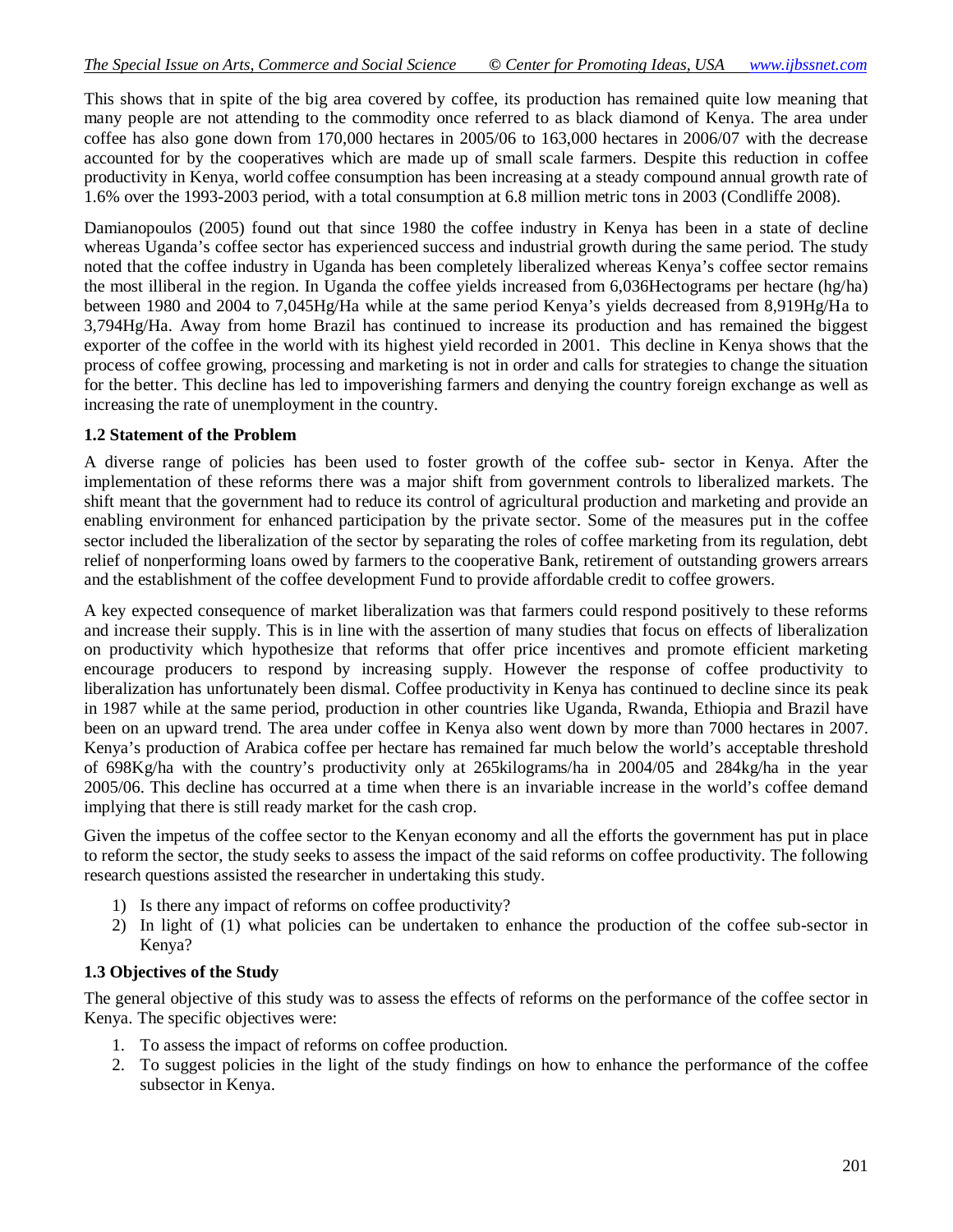# *Literature Review*

# **2.1: General Literature**

Islam (1972) found out that the problems associated with agricultural development are a constraint on the rate of growth to the entire economy. These problems account for the prevalence and persistence of low yields of productivity in a country's agriculture. The problems of agricultural development are caused by environmental, management, economic, social and institutional factors. Basic natural resources like soil climate and vegetation provide environment for agriculture production. Soils in many developing countries are mostly destroyed by leaching and poor husbandry practices. Fertilizers could be used to improve the quality of the soils but are only used to a limited extent. This is because they are generally expensive to buy and invariably in short supply and very few farmers can afford to purchase them for farming.

The basic form of farming in developing countries is mostly small scale where family labor issued and relatively little capital is needed and thus opportunities for high rate of capital formation and technological advancement are very limited. Thus large scale mechanized farms are seen to be more productive and more economic to operate. A key economic factor is labor migration especially of the youth from rural areas to the towns. This implies that there is shortage of labor which directly increases the cost of production. Another economic issue is that of marketing and prices of agricultural products. This is because an effective marketing system induces additional production from the farm with no change in its cost of production and facilitates the reduction of prices of agricultural products to the consumers. Lack of agricultural credit, poor education and extension services to farmers, and poor rural infrastructure also contributes heavily to decline of productivity in the developing countries (Islam 1972).

Ritson (1988) expressed the supply function of agricultural products as;

$$
Q_s = f(T, P_p, P_1, \dots, n, I_1, \dots, m, O, N, R) \tag{2.1}
$$

Where;

- $\frac{Q_s}{T}$ The quantity of agricultural output supplied.
- the production function
- $P_p$  the price of the product
- $P_{1...n}$  the prices of (n) other products
- $I_{1...m}$  are the prices of (m) inputs
- O the objective of the firm
- N the number of firms supplying to the market
- R size of distribution of farms supplying the market

The study also looked at the aspect of uncertainty in the agricultural sector and found out that the outcome of a particular production decision cannot be predicted with complete accuracy. This is because of three reasons. The first is because the relevant production function will not be perfectly known, the second one is because the quantities applied of some biological and climatic inputs lay outside the control of the decision maker in this case the farmer and the third is because the prices paid for inputs and received for products vary through time. Thus because of variations in the quantity of output which results from the use of a specific quantity of controllable resources and because of fluctuating prices, no production decision has a unique outcome. There will rather be a range of outcomes relating to all alternative production decisions.

Alderman and Shively (1991) investigated the issue of market integration in sub-Saharan Africa after market liberalization. Market integration refers to the extent to which events in one section of a market has an impact on events elsewhere in the same market. Gains from liberalization to farmers depend on the integration of markets. Markets that are isolated may convey inaccurate price information that might distort producer-marketing decisions and contribute to inefficient product movements Furthermore, given that ecological conditions often influence differences in regional crop production patterns, governments may be interested in knowing the relationship of price movements of crops in different regions. Generally, market liberalization could be expected to encourage spatial integration –the movement of products from a low-priced to a high-priced market. This in turn may reduce price gaps between some markets while raising them between other markets. Thus, market liberalization and increased arbitrage should reduce inter-market price spreads.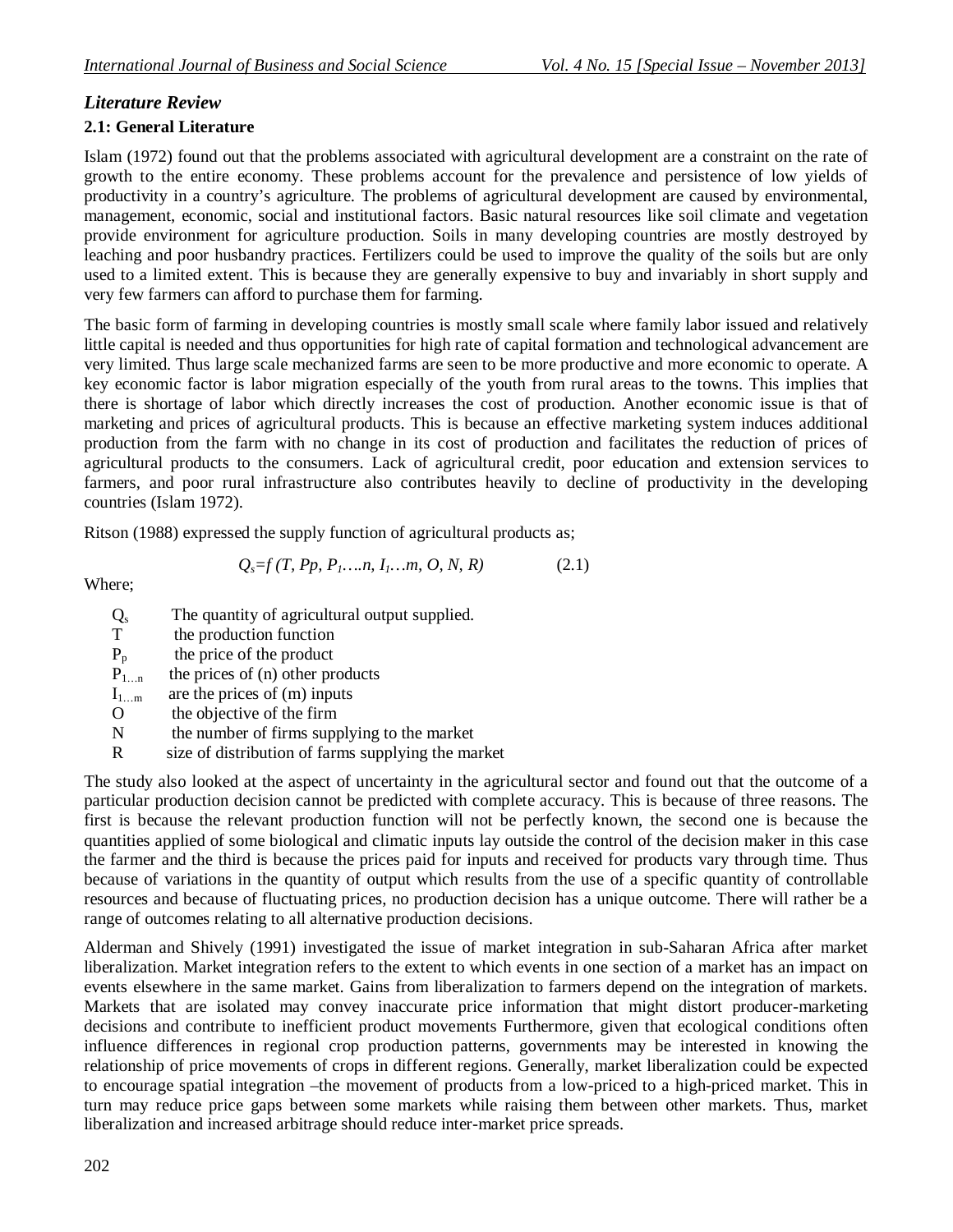The study argued that the success of market liberalization policy depends on the strength of transmission of price movements among the markets in various regions of the country. Integration of the markets is essential in order to transmit the intended incentives of liberalization to the beneficiaries. Gains from liberalization to farmers, especially, depend on the integration of markets.

Bautista *et al*. (1993) investigated the response of agriculture to price changes. Prices are the channel through which market reform policies affect agricultural variables like output, supply, exports and income. Market liberalization in developing countries maintains that pricing policies were biased against agriculture. Therefore, the study advocates setting of the "right" price as an effective mechanism to increase supply response and subsequently expand agricultural growth. The study hypothesize that reforms that offer price incentives and promote efficient marketing encourage producers to respond by increasing supply. Whereas their study argues that the "right" price would offer incentives for adoption of agricultural technologies that enhance production.

Chhiber (1989) noted that non-price factors mainly technology, infrastructure, research and extension are more important mechanisms in increasing supply response and sustaining agricultural growth. The study demonstrated that the aggregate supply elasticity with respect to prices in many sub-Saharan African countries lies in the range of 0.3 to 0.9, partly due to inadequate supportive infrastructure, imperfect markets and lack of capital. Supply response in these countries may be minimal because the subsistence sector is assumed to be risk averse and also farmers are assumed to have income targets such that if the producer price increased, the production of smaller amounts of a commodity would provide the necessary income. A key expected consequence of market liberalization was that farmers could respond positively to the expected price incentives by increasing supply.

Besley and Burgess (2000) investigated the effects of land reform on agricultural productivity and poverty across different states in India. They generated a cumulative variable that aggregates the number of legislative reforms in each particular state. Their model had the following specification:

$$
Yst = \alpha s + \beta t + \gamma x s + \psi lst - 4 + \varepsilon st \tag{2.2}
$$

Where:

*yst* is the log of agricultural yield, defined as real agricultural state domestic product divided by the net sown area,

*αs* is a state fixed effect,

*βt* is a year dummy variable,

*xst* is a vector of controls that vary by state and year,

*lst*−4 is a vector of cumulative land reform measures lagged by 4 years, and *εst* is an error term. They found out that the lagged version of their cumulative land-reform variable had a negative and significant effect on poverty. They also found out that the effect of this cumulative aggregative land-reform variable on agricultural productivity had considerable heterogeneity in their effect on productivity across states, for which difference in intensity of implementation could be a possible reason. The study also showed evidence that land tenancy reform has actually increased inequality in operational land holdings in India. However they suggested that future work should focus on disentangling the direct from the indirect effects of land reform.

Thiele (2002) investigated the responsiveness of farmers in Sub-Saharan Africa (SSA) to changes in incentives. Employing Johansen's multivariate cointegration approach, the study looked at the long-run effect of pricing policies, macroeconomic distortions, and certain non-price factors on agricultural production. The study revealed that first, estimated supply elasticities tend to be well below unity, but they appear to be high enough to imply that the remaining discrimination against agriculture in SSA entails substantial welfare costs, thus indicating the need of further agricultural and macroeconomic reforms. Second, among the non-price factors, the coefficient of the time trend pointed towards low productivity growth in all sampled countries, implying that the agricultural growth had been impaired significantly by drought episodes. The study suggests that if agricultural research in SSA was carefully tailored to local conditions, there seems to be a rationale for intensified international cooperation that aims, for example, at the development of more drought resistant seed varieties. Another important feature of the empirical analysis was that no long-run relationship could be detected reflecting the absence of a supply response.

Msuya (2007) examined the impact of foreign direct investment (FDI) on agricultural productivity in Tanzania. The study suggested that there might be a positive impact of FDI on smallholder productivity and efficiency.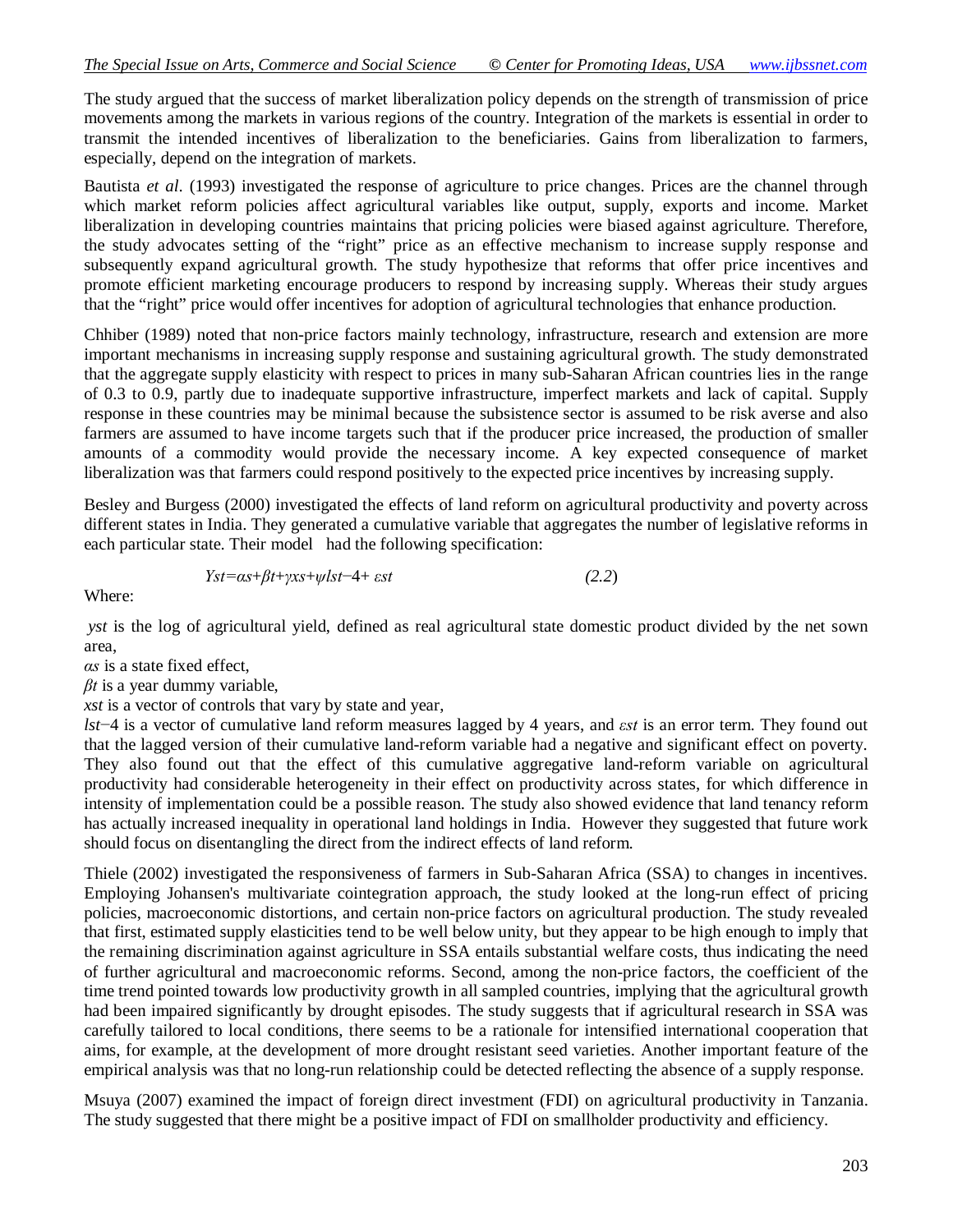The study found that apart from general determinants such as macroeconomic stability, efficient institutions, political stability and a good regulatory framework, the smallholder institutional setup has positive impact on FDI flow into the sector. It has been observed that crops whose smallholders are well organized attracted more FDI. An important implication of the result is that FDI to the agricultural sector is not solely driven by policies and incentives to foreign investment and that the institutional setup of smallholder farmers can play an important role in promoting investments to the sector. In the short and medium term, efforts to foster integration and creation of strong bonds between smallholders and investors through integrated producer schemes can increase FDI to the sector and thus increase productivity. Other determinants such as investment regulatory frameworks, policies that promote macroeconomic economic stability, and improved physical infrastructure also have a role to play both in the short and long run. In the long run, more FDI can be attained by developing strong institutions in all sectors.

# **2.2: Literature Specific to Kenya**

Maitha (1971) estimated the price responsiveness of coffee growers in Kenya. The study examined the influence of price changes on productivity pointing out the particular suitability of the approach to Kenya where the government attempts at controlling coffee output were implemented largely through a planting license scheme. With acreage more or less fixed by physical or institutional limitations the farmers are never free to vary their inputs and thus both the quality and quantity of the output. Maitha's model embodied a constant elasticity of substitution production function and assumed constant returns to scale and estimated the parameters of the equation.

$$
Log \frac{Q}{A} = \alpha_{0+} \alpha_1 Log \frac{R}{P}
$$
 (2.3)

Where:

Q/A is the coffee productivity index

R is land rent

P is the producer price

 $\alpha_{0}$  is the elasticity of substitution, a weather index and an index of technical progress.

Maitha expressed the land rent –coffee price ratio in terms of past produce prices and used Fisher distributed lag form to estimate productivity elasticities.

Akiyama (1987) argued that the vintage capital approach to investigate on production is the preferable option in the perennial crop supply analysis given the heterogeneity of capital stock with respect to yield in perennial crop production. The following supply response was derived from the vintage production function:

 $Q_t = \sum F \{K(t, v), L(t, v)\}$  also

K (t, v) = N (t) + R(r)

Where  $Q_t$  is total output, K (t, v) is capital stock of vintage at the end of period t with uprooting and removals accounted for:  $L(t, v)$  is non labor inputs: Nt is new planting and  $R(r)$  is replanting. The results showed that the new plantings were highly price responsive for both Kenya and Sri- Lanka. Parameter estimates were found to be underestimated, thus long run references could not be made unambiguously. This was due to absence of additional country specific information.

Ekborm (1998) conducted a study on the determinants of agricultural productivity in Kenyan highlands and found a positive and significant correlation between labor input per farm and productivity. Although only statistically significant at10% level of significance, the study also finds that household capital, proxied by the value of domestic animals, capital availability, and nonagricultural farm incomes are positively related to agricultural productivity. Increasing labor and capital availability is therefore important for productivity increases in the country. An often-mentioned impediment to agricultural productivity in Kenya especially among small-scale farmers is the lack of credit. The study argued on the basis of the above findings that increased access to credit can positively influence productivity by increasing the farm's capital base. More directly, access to credit enables farmers to purchase farm materials such as fertilizers, improved seeds, and herbicides that are important for enhancing productivity.

Farm sizes have been hypothesized as a determinant of agricultural productivity. Ekborm (1998) and Odhiambo (1998) included farm size as one of the factors determining agricultural productivity. Ekborm (1998) found a negative but statistically significant relationship between farm size and agricultural productivity. This implies that smaller farms are more productive than larger farms.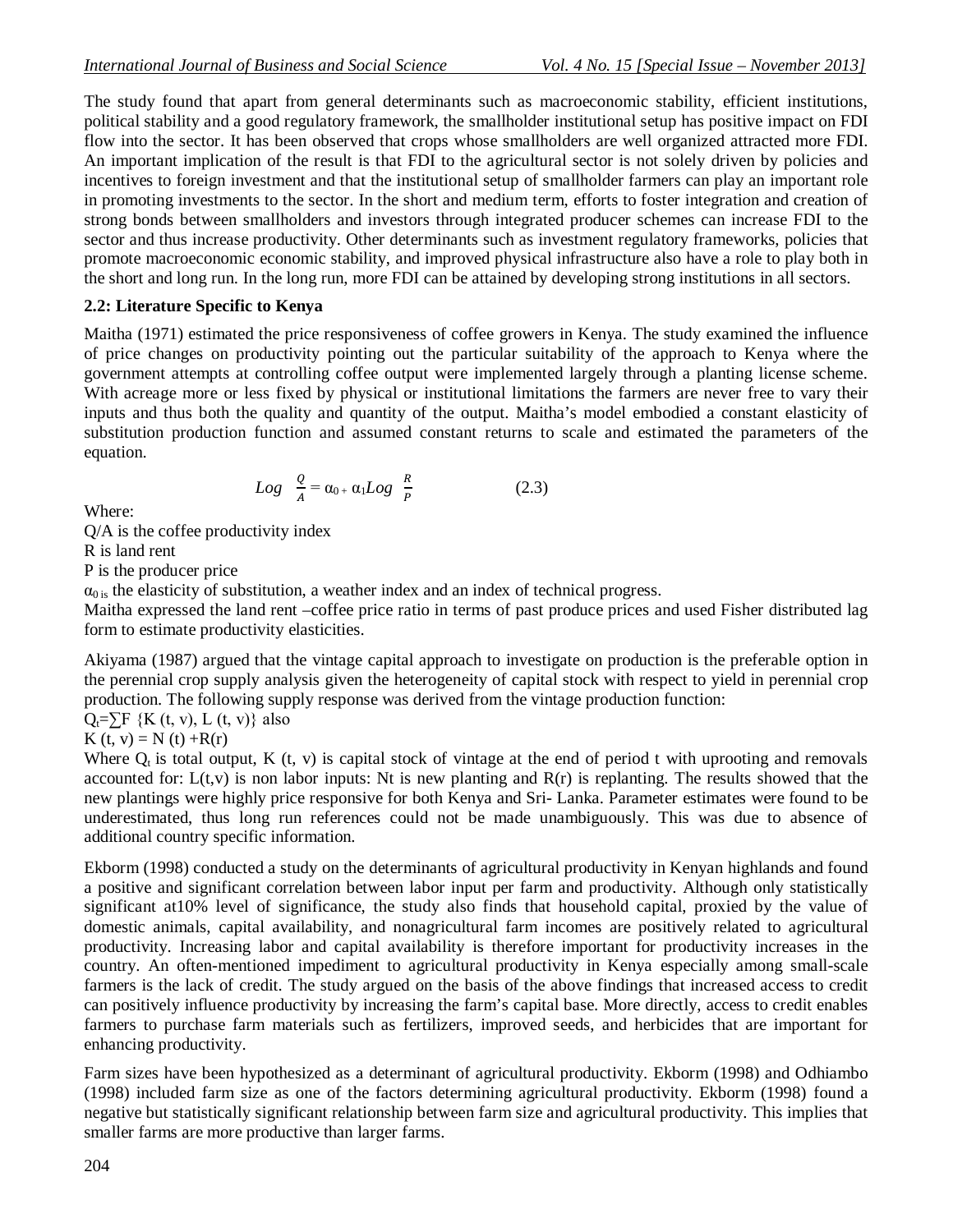According to the study, this finding is plausible because smaller farms are often forced to intensify production to sustain household welfare. Larger farms on the other hand can afford the luxury of extensification. The study by Odhiambo (1998) further indicates that the negative relationship between productivity and farm size operates largely through labor resource inputs where smaller farmers tend to use more labor per unit of land than the larger ones.

Soderlund and Oberg (2001) observed that both domestic and international factors contribute to the decline in coffee production. A good case in scenario is the collapse of the international coffee agreement in 1989 as one case that destabilized the world prices for coffee. Other factors includes higher prices on farm inputs, wages, fuels and interest rates, lack of access to credit to short-term working capital needs and long-term investments, low coffee payments due to high processing and marketing costs. Another cause of poor productivity includes liberalization and privatization policy guidelines. The reforms were necessary to streamline coffee marketing, processing and handling institutions to reduce excess costs, remove delays in payments and enhance payments to farmers. However these measures have not resulted in competition in coffee-marketing, which still remains the sole responsibility of the Coffee Board of Kenya. In 2001, Kenya's coffee contribution to the world market stood at only 2% which means that their production volumes do not affect world coffee prices.

Karanja and Nyoro (2002) observed that market reforms in most developing countries have greatly limited the direct market intervention options such as stabilization funds by governments and agricultural marketing boards. It is however possible for producer countries, to trade away much of the price risks by using modern market instruments such as futures, option and commodity swaps. The study also singles out the escalation of coffee production costs due to major increases in the cost of purchased farm inputs as a major cause for the coffees decline in productivity. The study found that their prices rose from Ksh 4 per kg in 1990 to Ksh 24 per kg in 2001. The resulting low and declining trends in fertilizer use have significantly depressed coffee yields. Given the situation, smallholder farmers have resulted to substituting fertilizers with manure. The other major contributor is the costs involved in diseases and pest control. The cost of labor has also increased significantly during the market reform period. For example, the daily wage for casual labor had increased from Ksh 24 in 1990 to around Ksh 120 in 2001. Equally, the cost of picking coffee has increased from Ksh 10 in 1990 to the Kshs 25-30 per *debe* in the year 2002. The other major issue was that given the poor returns from coffee production, farmers are investing in other farm enterprises. Dairy production, cultivation of horticultural crops (vegetables and fruits), honey production and poultry keeping were identified as the alternative farm enterprises taken up by many scale farmers.

In the study of processing of coffee in a liberalized market Nyoro (2004) found that the decline in production quality is mainly associated with small scale producers whose cooperative associations are involved with the current industry debt stalemate. Farmers find that they are unable to either obtain farm input advances at normal rates or receive timely payment for their produce. Because cooperative coffee farmers wait a long time to get paid, farm input advances are necessary to pay for inputs that farmers have to buy to grow more crops. These inputs include fungicides and pesticides that are needed to regularly spray against pests which make up a big percentage of farm input costs. Small farmers linked to cooperatives cannot afford the price of the inputs they need, so their farms only produce very little coffee as compared to estates that are not burdened by the cooperative debt situation. The other issue is the inability to separate functions and management structure of cooperatives. Lack of qualified employees and a professional management to manage day-to-day operations, administration and finances have also contributed to this decline.

Nyangito *et al.* (2004) found out that trade policy can also affect growth and productivity through the foreign exchange market. This is through two hypotheses on the relationship between the exchange rate and productivity. The first is the so-called exchange-rate-sheltering hypothesis which states that a depreciating real exchange rate reduces growth in domestic productivity because it shelters domestic producers from foreign competition. This reduces their incentive to make productivity enhancing investment. The second hypothesis is the factor-cost hypotheses, which stipulates that movements in the real exchange rate affect the absolute and relative cost of new capital and labor, therefore influencing both total factor productivity and labor productivity. Depreciation can also reduce growth, and an overvalued exchange rate can sometimes contribute to productivity growth by forcing productivity gains in the tradable sector. Mude (2006) found out that the deterioration of management of coffee cooperatives in Kenya can be partly explained by institutional changes in cooperative organization that gave full ownership and administrative control to members.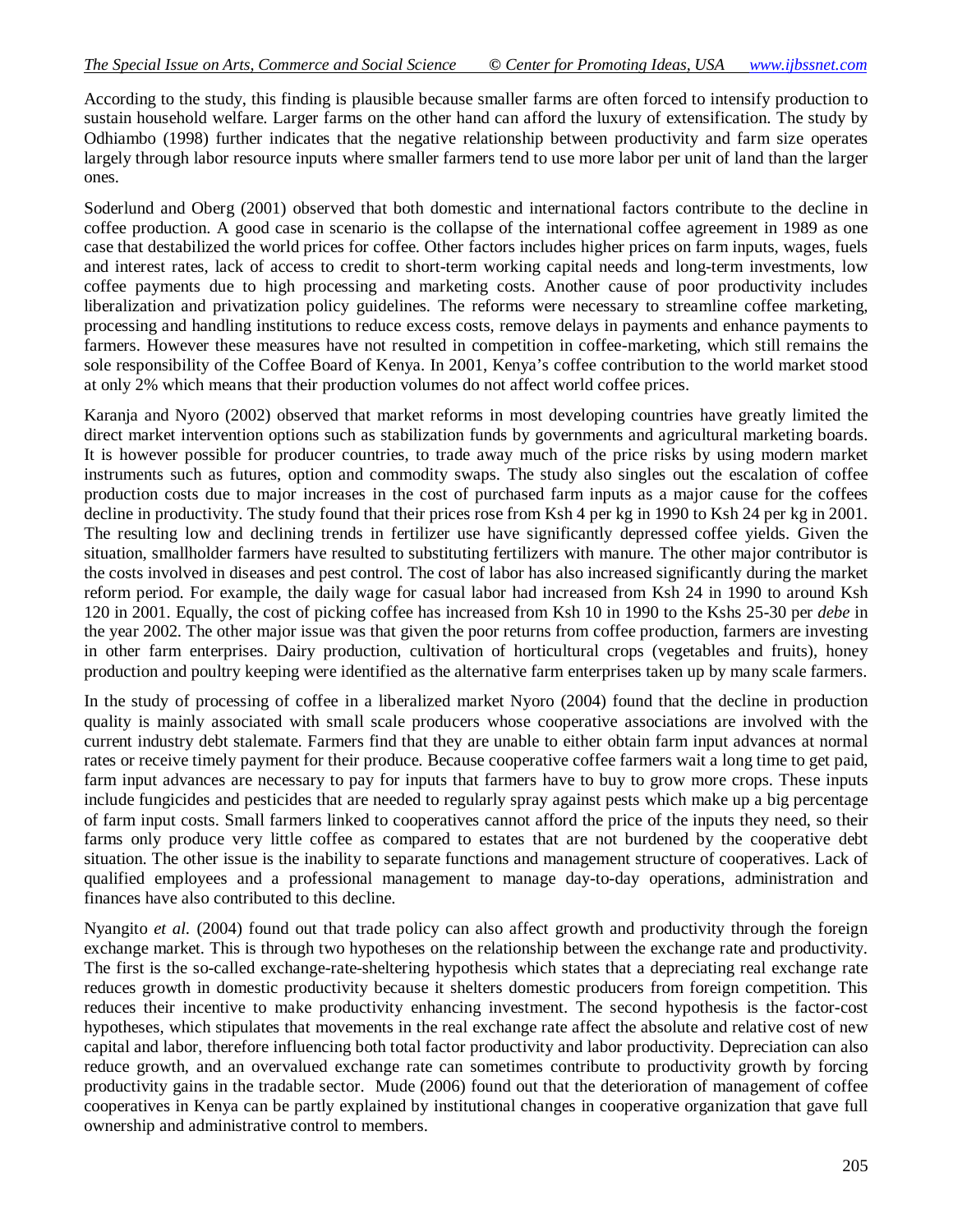The rules by which cooperatives' memberships elect their leaders lead them to be captured by corrupt individuals whose rent -seeking predictably reduces members' efficiency and welfare. Another thing that he captures is that making it illegal for growers to sell their coffee to other potential buyers effectively grants cooperatives local monopsony protection and shields them from potential competition. Yet, protecting such organizations against competition discourages them from being efficient as there are no longer constraints that force them to maximize the benefits to cooperation. This has led to the exploitation of members by self-serving boards even though intermediary agents could offer them better terms. As payments to members fall, they respond by cutting back on output.

Condliffe *et al.* (2008) observed that before the privatization of the coffee sector, the government used to manage and give financial support to grower cooperatives, the Kenya Planters Cooperative Union (KPCU) and the Coffee Research Foundation (CRF).This prevented those groups from building the management capacity needed to efficiently manage their operations and finances after the privatization. A second factor that they point out which has led to low productivity of coffee is corruption and weak management at the cooperatives .This is because corruption in the sector prevents market forces from selecting the strongest players to carry the sector forward. They notes that at the cooperative and grower levels, corruption takes multiple forms, including the election of unqualified but politically connected cooperative managers who sometimes unduly influence union election meetings, continued relations with the KPCU in spite of increased competition, and the investment of cooperative resources in unprofitable side projects. The third point is demand for coffee in Kenya which they found that it's too low and that the domestic market only consumes 1% of the total produce. Kenya has a tea rather than a coffee culture and consumption is very low relative to other coffee producing countries like Ethiopia which consumes 50% of the coffee they produce. This means that the country has to improve its coffee quality so as to compete with other countries in the global market.

# **2.3: Overview of Literature**

From the literature reviewed there are several aspects that deserve some scrutiny. Most of the studies reviewed were done outside Kenya and they relate to diversified commodities. Most of the studies concentrated more on the effect of price changes on productivity hence they were not able to capture the net effect of all the policy reforms. In the study by Ekborm (1998), only labor was considered as having an influence on productivity. The study did not consider the influence of all other factors that increase production of agricultural products.

Only a few studies have concentrated on coffee sector liberalization and growth in Kenya. Even with these studies they have looked at specific reforms rather than the aggregate liberalization process. Mude (2006) highlighted the impact of cooperative management on the productivity of coffee in Kenya. This study was only limited to smallscale farmers who form these cooperative societies leaving out the contribution of estates farmers. Although Karanja and Nyoro (2002) investigated the causes of escalation of coffee production costs after the reforms the study was silent on how the sector thrived after the reforms had been implemented. In view of these, there are gaps of how the recent developments in government policies reforms and implementation and global economic integration have affected openness policy implementation. Furthermore, many studies do not construct and estimate econometric models of policy reforms in crop productivity in Kenya.

# *Theoretical Framework*

# **3.1: Theoretical Model**

Starting with a simple production relationship in which output (Q) depends on capital input (K), labor (L), and land (T) the production function can be expressed as:

$$
Q=f(K, L, T) \tag{3.1}
$$

Where Q (output) depends on capital, labor and land used. If the levels of capital, labor and land are increased / reduced, then it is expected that output will also correspondingly increase/decrease. However, output  $(Q)$  can also increase by using the same level of capital  $(K)$  labor  $(L)$  and land  $(T)$ . This is possible if a superior technology is used in the production process. However, output growth can also be attributed to other factors other than growth in the conventionally defined inputs. When this is the case, then technical progress has taken place. In terms of the production relations, such a change represents a shift in the production frontier and can be defined as: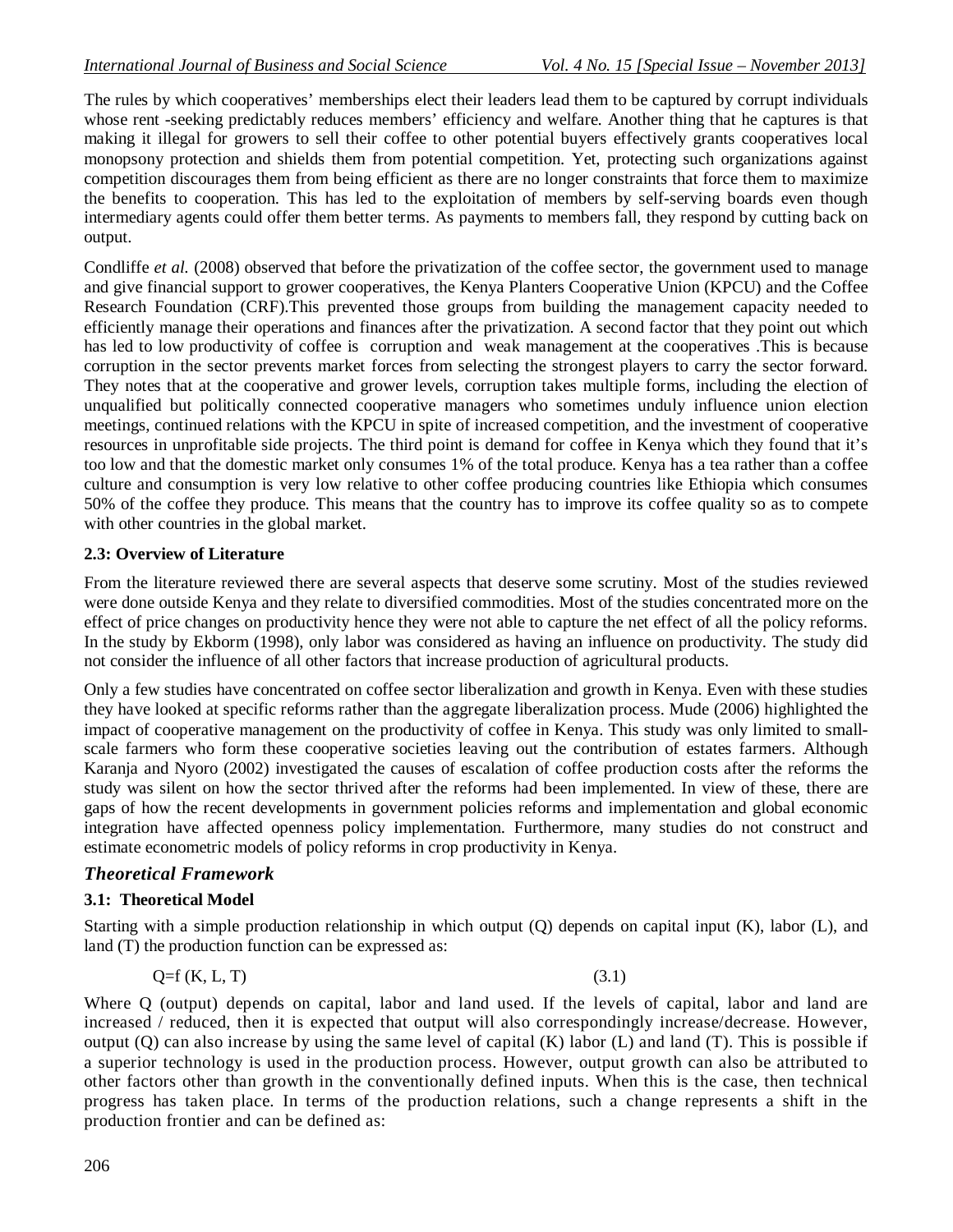$Q=A_t f(K_t, L_t)$ ,  $T_t$ ) (3.2)

Where  $A_t$  is a vector of all other factors that goes on influencing output other than capital, land or labor at time t.

Dividing each variable on both sides of the production function by *T*, to harmonize output per unit of land, the production function yields:

$$
\frac{Q}{T} = \frac{1}{T} f(A_t, K, L, T) \tag{3.3}
$$

Where

 $Q_t$  $\frac{dt}{T_t}$ , is the yield per unit of land  $\frac{L_t}{T}$  $\frac{E_t}{T_t}$ , is labor per unit of land  $\frac{K_t}{T}$  $\frac{\partial h_t}{\partial t}$ , is capital per unit of land

 $A_t$  $\frac{\partial t}{\partial t}$ , is all other factors per unit of land

Equation 3.3 can be expressed as:

 $q = f(\mu_t, k, l)$  (3.4)

Where: q is the yield per unit of land k is capital per unit of land l is labor per unit of land and  $\mu_t$  is all other factors per unit of land

#### **3.2: Empirical Model**

#### **3.2.1 Assumptions**

In order to estimate the model the study assumed the following.

A Constant Elasticity of Substitution (CES) production function.

1. Fertilizer is the proxy for capital in the model.

To capture reforms in the year 1992, 1993 and 2001, dummy variables were included as follows: Dollar usage: is a dummy capturing the policy change instituted encouraging usage of US dollars to pay the farmers.

 $D92 = 1$  if paid in Kshs. 0 if otherwise

Many millers: is a dummy capturing the implementation of many commercial millers.

 D93=1 if only one commercial miller 0 if otherwise

Coffee act 2001: is a dummy capturing the implementation of the coffee act 2001.

D01=1 if before 2001. 0 if otherwise

To estimate productivity in coffee, a linear model is specified as:

*Productivity=*  $\alpha_0$  +  $\alpha_1$ *capital* +  $\alpha_2$ *Labor* +  $\alpha_3$ *DollarUsage* +  $\alpha_4$ *ManyMillers* +

$$
\alpha_5\text{CoffeeAct2001} + \varepsilon \tag{3.5}
$$

Where:

*Productivity* - Change in output (q) given by  $(q_t - q_{t-1})$ *Capital* - Change in capital (k) given by  $(k_t - k_{t-1})$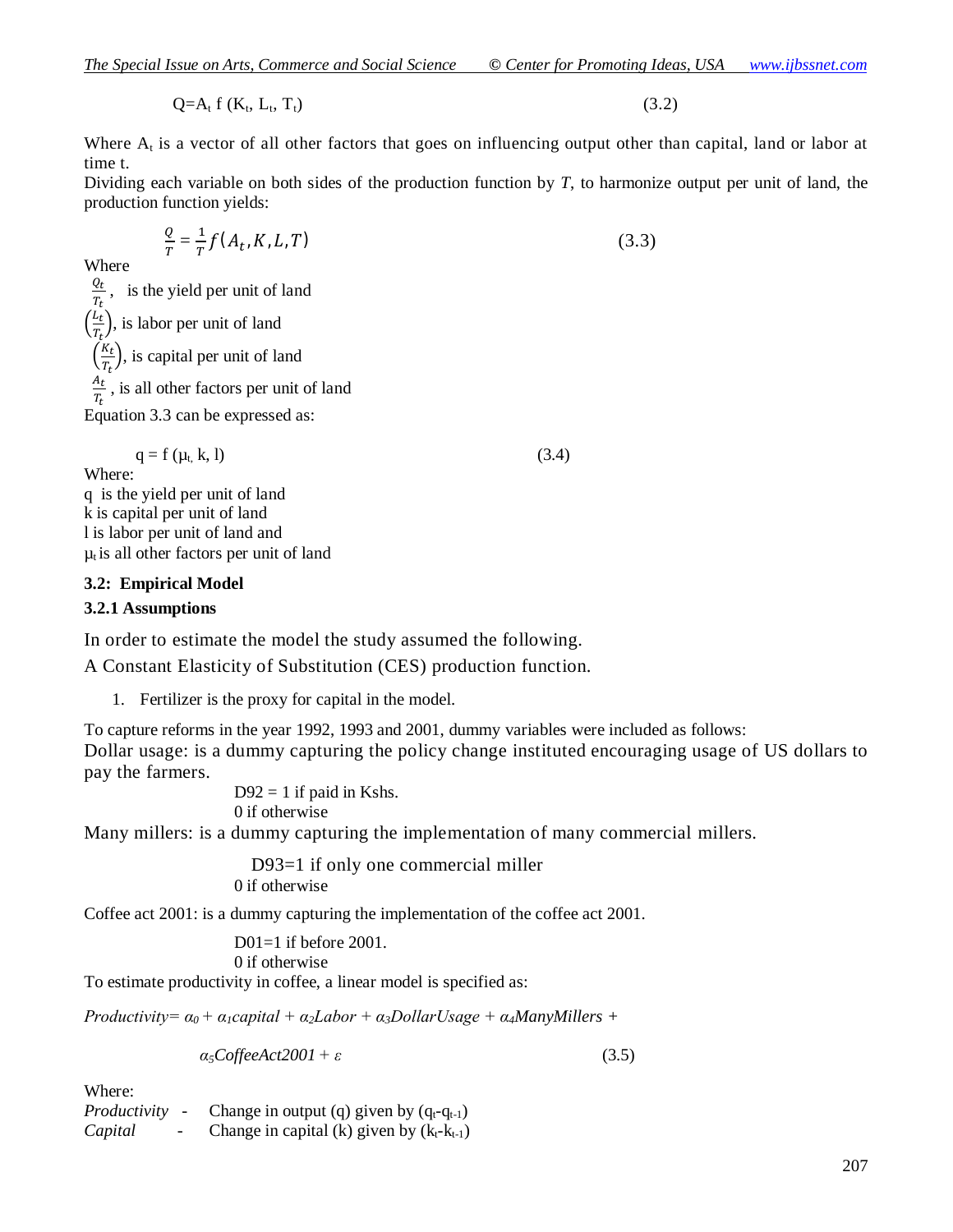*Labor* - Change in labor (1) given by  $(l_t-l_{t-1})$ 

*Dollar Usage*- Dummy capturing the policy change instituted encouraging usage of American dollars to the farmers

*Many Millers* - Dummy capturing the implementation of many commercial millers

*CoffeeAct2001*- Dummy capturing the implementation of the coffee act 2001.

 $\alpha_0$ ......,  $\alpha_5$  are the parameters to be estimated and  $\varepsilon$  is the error term. Ordinary least square (OLS) method is used.

#### **3.3: Data Collection and Sources**

The data used in the study is time series data that was collected from secondary sources. Data on average yield was from economic surveys of Kenya and statistical database for the Food and Agriculture organization (FAOSTAT). Data on fertilizer was sourced from the ministry of agriculture while the labor force engaged was obtained from Central Bureau of Statistics. The data on yield was transformed from hectograms per hectare to kilograms per hectare.

#### *Analysis and Estimation Results*

# **4.2 Unit Root Tests**

When time series data is non stationary and used for analysis it may give spurious results because estimates obtained from such data will possess non constant mean and variance. Because this study used time series data, it was therefore important to establish the stationarity of the data or what order they are integrated to make sure that the results obtained are not spurious. In this regard Augmented Dickey Fuller (ADF) was used to test for unit roots .The unit roots results of the variable in the model are reported in the Appendix A (1-2). The results of the unit root show that output, labor and capital are non stationary. The tests establish that all the variables are stationary after differencing once which implies that they are integrated of order 1. This vindicates the use of equation 3.5

# **4.2: Serial Correlation and Arch Test**

Unlike the Durbin-Watson statistic for AR(1) errors, the LM test may be used to test for higher order ARMA errors, and is applicable whether or not there are lagged dependent variables. The null hypothesis of the LM test is that there is no serial correlation. The statistic labeled "Obs\*R-squared" is the LM test statistic for the null hypothesis of no serial correlation. The probability value (0.057) indicates the absence of serial correlation in the residuals at five percent significance level.

The statistic labeled "Obs\*R-squared" is also the arch test statistic for the null hypothesis of autoregressive conditional heteroskedasticity (ARCH) in the residuals. The probability value (0.66) indicates that there is no heteroskedasticity in the residuals at five percent significance level. Both tests results are summarized in table 1.1

| <b>Test</b>       | Obs*R-squared | <b>Probability</b> |
|-------------------|---------------|--------------------|
| <b>LM-test</b>    | 9.379064      | 0.052292           |
| <b>ARCH Test:</b> | 5.440851      | 0.065847           |

**Table 1.1: LM-test and ARCH test results**

#### **4.4 Regression Analysis Results**

This section presents the results of the regression model specified in equation 3.5. The empirical estimation was based on ordinary least squares (OLS) technique. Time series data is used for this entire period and the results of the estimated model are reported in Table 1.2. The coefficients of the model represent marginal effects.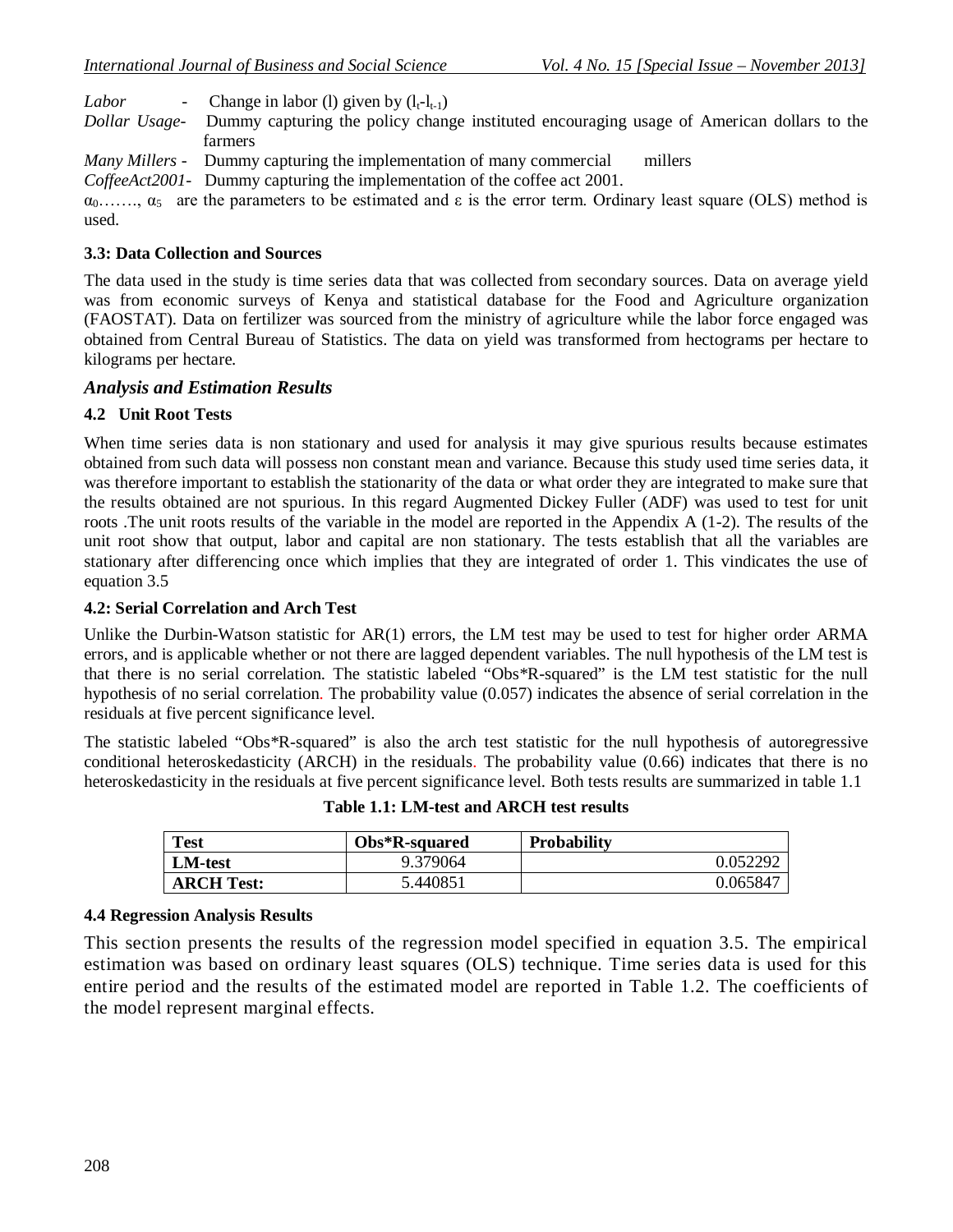| <b>Variable</b>    | <b>Coefficient</b> | <b>Std Error</b> | t-Ratio  | P value |
|--------------------|--------------------|------------------|----------|---------|
| C                  | 1.565284           | 1.637581         | 0.955851 | 0.3473  |
| LNCapital          | 0.445256           | 0.188337         | 2.364147 | 0.0252  |
| DollarUsage        | 067320             | 0.067245         | 1.001115 | 0.3253  |
| LNLabor            | 0.156121           | 0.367045         | 0.425345 | 0.4268  |
| Coffeeact          | 0.028373           | 0.280869         | 0.101020 | 0.9203  |
| Many millers       | 0.488004           | 0.238812         | 2.043464 | 0.0305  |
| R-squared          | 0.710819           |                  |          |         |
| Adjusted R-squared | 0.617868           |                  |          |         |
| Durbin-Watson stat | 1.391710           |                  |          |         |
| F-Statistic        | 7.647237           |                  |          |         |
| Prob (F-statistic) | 0.000014           |                  |          |         |

#### **Table 1.2: Regression Results**

The regression had a correlation coefficient ( $\mathbb{R}^2$ ) of 0.71 and an adjusted  $\mathbb{R}^2$  of 0.617. This means that the use of capital (fertilizer), labor and the policy reforms implemented by the government explain 61.7 percent of the variations on coffee productivity in Kenya. The F-value of 7.647 with a probability of 0.00 at 5% significance level is significant indicating there is linear relationship between capital, labor policy reforms and coffee productivity. The following is a discussion of each variable with regard to sign, significance and possible policy implications.

#### **Capital**

Using data from 1980 to 2010, the study found out that the use of capital (fertilizer) was positively related to productivity and also statistically significant on influencing the coffee productivity as indicated by a P-value of 0.0252. The results are consistent with the findings of (Rugendo, 2005) who asserted that Kenya is one of the countries that use fertilizers on coffee in a modest way.

#### **Labor**

The results also revealed that labor captured by the number of employees per hectare does not affect coffee productivity. The evidence in this study digress from the norm since coffee production is labor intensive, however in dealing with the labor production relationship, there have been some critics who suggest the possibility of a negative relationship. According to Lewis theory (1954) an unlimited supply of labor may be said to exist in those countries where population is so large relative to capital and natural resources, that there are large sectors of the economy where the marginal productivity of labor is negligible like in the informal sector where the marginal product of labor is zero. In the case of Kenya's coffee sector, the labor force engaged in production of coffee, that is, those people who are employed in pruning, harrowing and even spraying is fixed and represent undisguised type of employment while the labor force engaged in picking coffee a process that is an end product of coffee production is the one that varies depending on the outcome of the harvest.

#### **Dollar usage**

The Results indicates that the introduction of an alternative farmer's payment system was insignificant in determining coffee productivity as shown by a P-value of 0.3253. The results could be explained by the fact that this reform was implemented at a time when the government intervention measures to stabilize the sector were frustrated by the freeze of Aid by major donors in 1991 citing escalating levels of corruption and slow progress in the reforms implementation by the country. The Kenyan economy was restricted donor financing witnessed between 1991 and 2002 and the STABEX funds a grant meant to cushion the coffee sector against the falling world prices also got caught up in this suspension. The policy reform however may have improved earnings to the farmers but did not increase productivity.

#### **5.1.4 Many commercial millers**

According to the regression results the coefficient of many commercial millers was statistically significant as shown by a P-value of 0.0305. This implies that the commercialization of many millers had a positive impact on coffee productivity. The results are consistent with economic theory which stipulates that elimination of imperfect markets will auger well and spur growth and competiveness in an economy. By the licensing many millers, it meant that the government was removing the milling monopoly in the market and making the sector to be more competitive.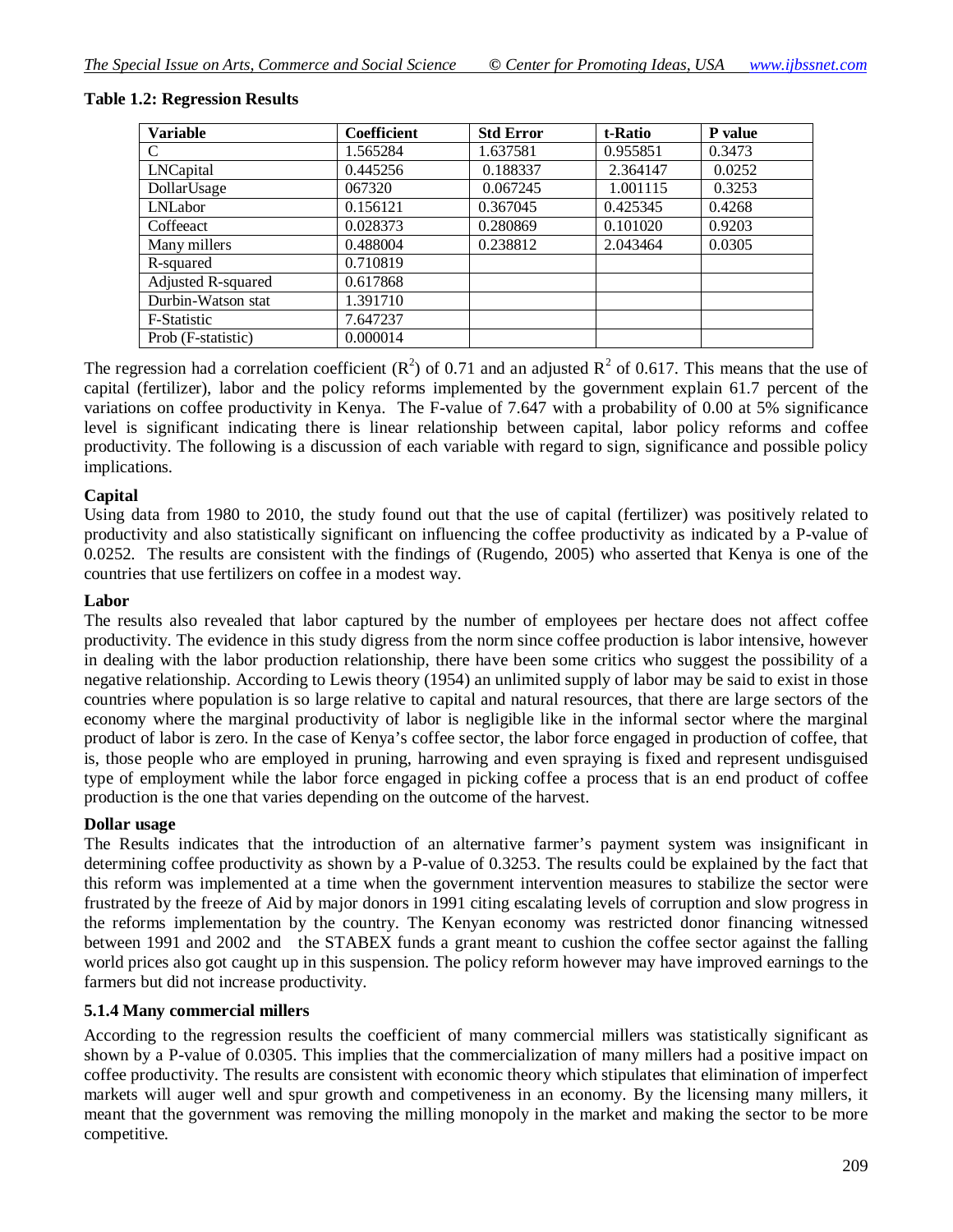This process however led to farmers selling their cherry at farm gate rather than through their cooperatives which is illegal an initiative that was meant to safeguard the investments made by farmers in cooperatives and enhance economies of scale in coffee processing.

#### **Coffee Act 2001**

The results indicate that the establishment of the coffee act has not brought any change to coffee productivity in Kenya. The act led to the separation of the roles of coffee marketing and regulation. The coffee board of Kenya (CBK) was to retain the regulatory role while the marketing function was to be taken over by the marketing agents. This change increased private sector participation in coffee marketing and also gave more autonomy to the cooperative societies. This resulted to exposing the farmers to performance risks in these marketing institutions.

The second factor was that the coffee act of 2001 abolished coffee planting zones and abolished rules on intercropping. This change offered farmers a leeway to diversify from coffee production where possible. This also gave a leeway for farmers to uproot their coffee which explains the decline of the total acreage of coffee by more than 7000 hectares in the year 2003.

# *4.4: Conclusion*

Despite the many efforts put by the government to bring changes in the coffee sector, the results indicates that only commercialization of many millers could spur a change on coffee productivity. In view of this, there is need to reform the cooperative societies which have a major and direct impact on farmers' access to credit, inputs and the level of returns. This is because this is the only mechanism used to implement the reforms from the government to the coffee farmers. As such there is need to address problems such as poor governance, huge debts and structural problems that plague coffee co-operatives. The huge debts accrued by these cooperatives significantly increases the deductions made by the societies leading to low pay-out to farmer since the proceeds from coffee sales goes to servicing the debts.

The government should also put measures that focus on value addition of coffee enabling the country to export finished coffee products and thus fetch better prices for the same output. The government should also encourage strengthening of national certification systems and increase in co-operation between local inspection bodies and international inspection and certification agencies. This is because the cost of certification remains one of the major constraints in promotion and marketing of coffee.

# *References*

- Akiyama, T and Trivedi P, K, (1987) "Vintage Production Approach to Perennial Crop Supply. An Application to Tea in Major Producing Countries" *Journal of Econometric*s 36,133-161.
- Akiyama, Takamasa, (1987) "Kenyan Coffee Sector Outlook Framework for Policy Analysis", Divisions working Paper no.1987-3 Commodity and Projections, World Bank Washington DC.
- Alderman, H. & Shively, G. (1991), "Prices and Markets in Ghana" Cornell University, Food and Nutrition Policy Program Paper 10.
- Bautista, R.M. and Valdes, A. (1993), "The bias Against Agriculture: Trade and Macroeconomic Policies in Developing Countries'' San Francisco, Institute for Contemporary Studies.
- Barnes, Carolyn (1979), "An Experiment with Coffee Production by Kenyans 1933-48." *African Economic History,* no. 8
- Besley, T., and Burgess, R. (2000), "Land Reform, Poverty Reduction, and Growth: Evidence from India'', *Quarterly Journal of Economics*, 389–430.
- Chhiber, A. (1989), "The Aggregate Supply Response in Structural Adjustment and Agriculture Theory and Practice in Africa and Latin America*"* London, Overseas Development Institute.
- Condliffe, K., Kebuchi, W., Love, C.and Ruparell, R. (2008), "Kenya Coffee: A Cluster Analysis", Harvard Business School.
- Damianopoulos, R. (2005), "Market Adaptability, Industrial Divergence and the Politics of Liberalization in the Kenyan and Ugandan Coffee Industries", University of British Columbia.
- Ekborm M. (1998), "Some Determinants to Agricultural Productivity-an Application to Kenyan Highlands". Paper presented at the World Conference of Environmental Economics, Venice, Italy.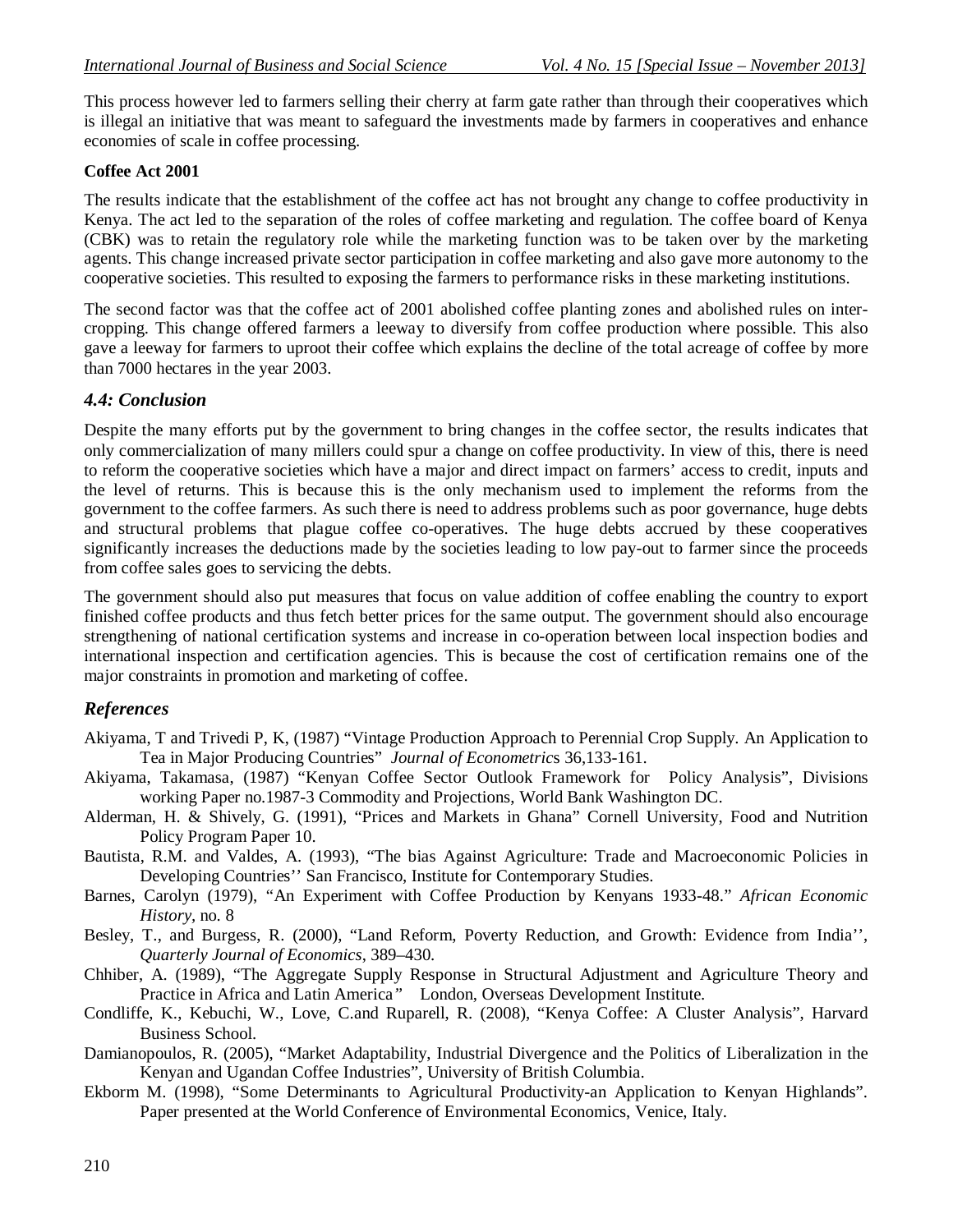- Ellis, F. (1993), *Peasant Economics, Farm households and Agrarian Development* 2<sup>nd</sup> Edition London, Cambridge University Press.
- Gilbert, C.L. & Brunnet, C. (1998), *Speculation, Hedging and Volatility in the Coffee Market, 1993-96*: Department of Economics, Queen Mary and Westfield College, London
- Islam, N. (1972), *Agricultural Policy in Developing Countries,* London, MacMillan press ltd.
- Karanja, A. M. (1998), "Effects of Liberalization Measures Undertaken in the Coffee industry on Coffee Production, Quality and Profitability in Kenya",Tegemeo Institute of Agricultural Policy and Development, Egerton University, Kenya.
- Thiele, R. (2002) "Price Incentives, Non-Price Factors, and Agricultural Production in Sub-Saharan Africa; A Cointegration Analysis", Kiel Institute for World Economics, Duesternbrooker, Germany.
- Karanja, A. M. and Nyoro J. K. (2002), "Coffee Prices and Regulation and their Impact on Livelihoods of Rural Community in Kenya", Tegemeo Institute of Agricultural Policy and Development, Egerton University, Kenya.
- Kenya National Bureau of Statistics,(2007) Kenya Statistical Abstract Nairobi, Government printer.
- Kenya National Bureau of Statistics, (2008) *Economic Survey* Nairobi, Government printer.
- Kibaara, B. Ariga, J. Olwande, J.and. Jayne, T.S. (2007), "Trends in Kenyan Agricultural Productivity'', Tegemeo Institute of Agricultural Policy and Development, Egerton University, Kenya.
- Kimenyi, S.M. (2002), **"**Agriculture, Economic Growth and Poverty Reduction" KIPPRA. Research Paper, Nairobi, Kenya.
- Kinoti, J. (2005), "Opportunities for Investment in the Coffee Sector" Presentation to the USA-Africa Business Summit. Baltimore, Kenya Coffee Board.
- Lewis, W. A. (1954). ''Economic Development with Unlimited Supplies of Labor'' The Manchester School, Vol. 22, pp. 139–191.
- Maitha, J.K. (1971), "A supply function for Kenyan Coffee", *East African Economic review* 1, 63-72.
- Mude, A. (August 2006), "Weaknesses in Institutional Organization: Explaining the Dismal Performance of Kenya's Coffee Cooperatives", Paper Presented at International Association of Agricultural Economists Conference.
- Msuya, E. (2007) "The Impact of Foreign Direct Investment on Agricultural Productivity and Poverty Reduction in Tanzania", Research Paper, Kyoto University, Japan
- Nyangito, H. and Okello, J. (1998), "Kenya's Agricultural Policy and Sector Performance", Institute of Policy Analysis and Research. Occasional Paper,Nairobi,Kenya.
- Nyangito, H.O. (2000), "Policy and legal framework for Coffee Subsector and the Impact of liberalization in Kenya" KIPPRA. Research paper, Nairobi,Kenya.
- Nyangito, H. and Odhiambo, W. (2003) "Measuring and Analysing Agricultural Productivity in Kenya: a Review of Approaches", KIPPRA Discussion Paper Nairobi, Kenya.
- Nyangito, H. Odhiambo, W. and Nzuma, J. (2004) "Sources and Determinants of Agricultural Growth and Productivity in Kenya", KIPPRA Discussion Paper, Nairobi, Kenya.
- Nyangito, H.O. (2005), "Tea and Coffee Industry in Kenya" KIPPRA Discussion Paper, Nairobi, Kenya.
- Nyoro, J.K. (2004), "Processing of coffee in Liberalized Market Proceedings, Production and food security", Working Paper, Egerton University, Kenya.
- Odhiambo, W. (1998), "Productivity, Market Orientation and Agricultural Intensification: a Comparative Analysis of Smallholder Farmers in Meru and Machakos Districts of Kenya", Verlag Ulrich University, Stuttgart, Germany.
- Republic of Kenya, (1995) *Economic Survey,* Nairobi, Government printer.
- Republic of Kenya, (1998) *Economic Survey,* Nairobi, Government printer.
- Republic of Kenya, (2007), *Structural Implications of Economic Liberalization on Agriculture and Rural Development in Kenya,* Nairobi, Government printer.
- Republic of Kenya, (2008), *Vision 2030*.Ministy of Planning and National Development, Nairobi, Government printer.
- Ritson, C. (1988), *Agricultural Economics, Principles and Policy,* Great Britain, Billing and Sons Printing Services Ltd.
- Soderlund, C. and Oberg, J. (2001), "Savings and Credit Co-operatives in Kenya" University of Umea.